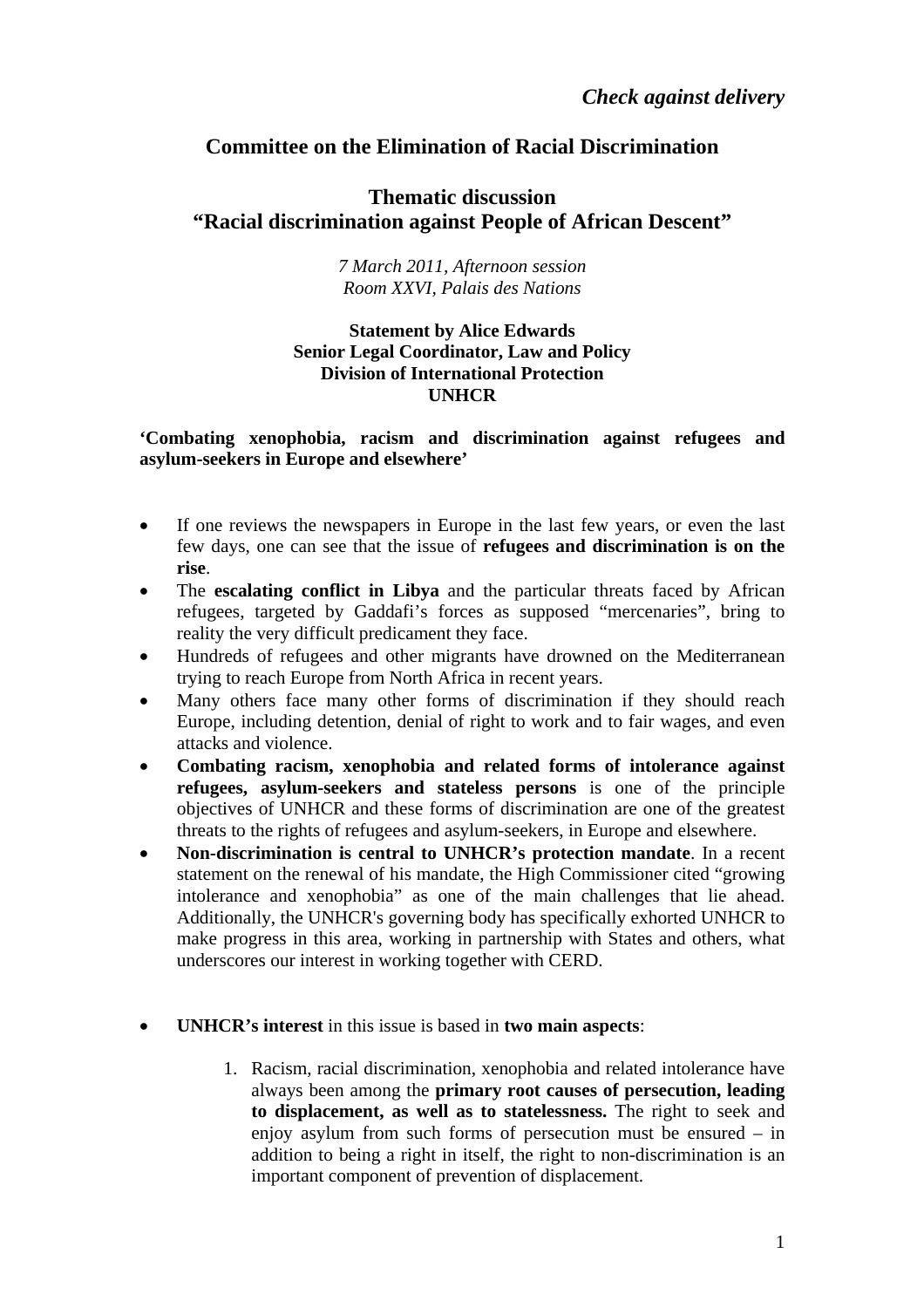- 2. There is an **increase of racism, xenophobia and discrimination targeted towards asylum seekers and refugees**, including against those who have sought international protection from such acts. This increases their trauma, and decreases their chances of 'integrating' into new societies. The conflation of refugees with irregular migration more broadly has also lead to a "securitization" discourse, and has allowed governments to shift away from the language of obligation to the language of discretion. It should be noted that the manifestations of racism and xenophobia are not directed against asylum-seekers or refugees, *per se*, but against non-nationals in general. Extremist political parties, movements and groups often rely on intolerance, discrimination, exclusion and xenophobia, thereby undermining the principle of non-discrimination. They frequently incite discrimination against specific groups of individuals, creating or exacerbating racist or xenophobic attitudes by designating certain vulnerable groups, such as refugees, asylum-seekers and members of minorities as the main source of the problems causing anxiety among the population. This may lead to the perpetration of racist and xenophobic crimes against migrants, refugees, asylum-seekers and other vulnerable groups.
- Racism and xenophobia manifest themselves in many ways that has an **impact on the right to seek and enjoy asylum**:
	- (i) First, it has resulted in **more restrictive asylum policies**, especially in Europe, in regard to access to procedures, extended applications of the exclusion clauses, increasing rates of detention, and attempts to apply exceptions to the principle of *non-refoulement* .
	- (ii) Second, increased discrimination has made it **more difficult for refugees to access economic and social rights** – for example, they are often seen as competitors rather than contributors to the labor market – **and to find quality protection and durable solutions**.
	- (iii) Third, discrimination on the basis of race, color, descent, or national or ethnic origin, sometimes in combination with discrimination on other grounds, in particular gender, is also a **recurring reason for the denial or deprivation of nationality and is therefore a cause of statelessness**. Statelessness itself often leads to discrimination and where stateless populations belong to racial, ethnic or other minorities, their lack of nationality may reinforce existing patterns of discrimination.
	- (iv) Fourth, it has not only led to reluctance by some states to facilitate local integration, it has also made it **more difficult for UNHCR to find resettlement countries** for refugees from certain regions.
	- (v) Fifth, this negative trend has led to **asylum-seekers and refugees** becoming **targets of violence and racially motivated acts**.
	- (vi) Sixth, **the stigmatization of asylum-seekers and refugees** is often further **fueled by restrictive laws, policies and practices**.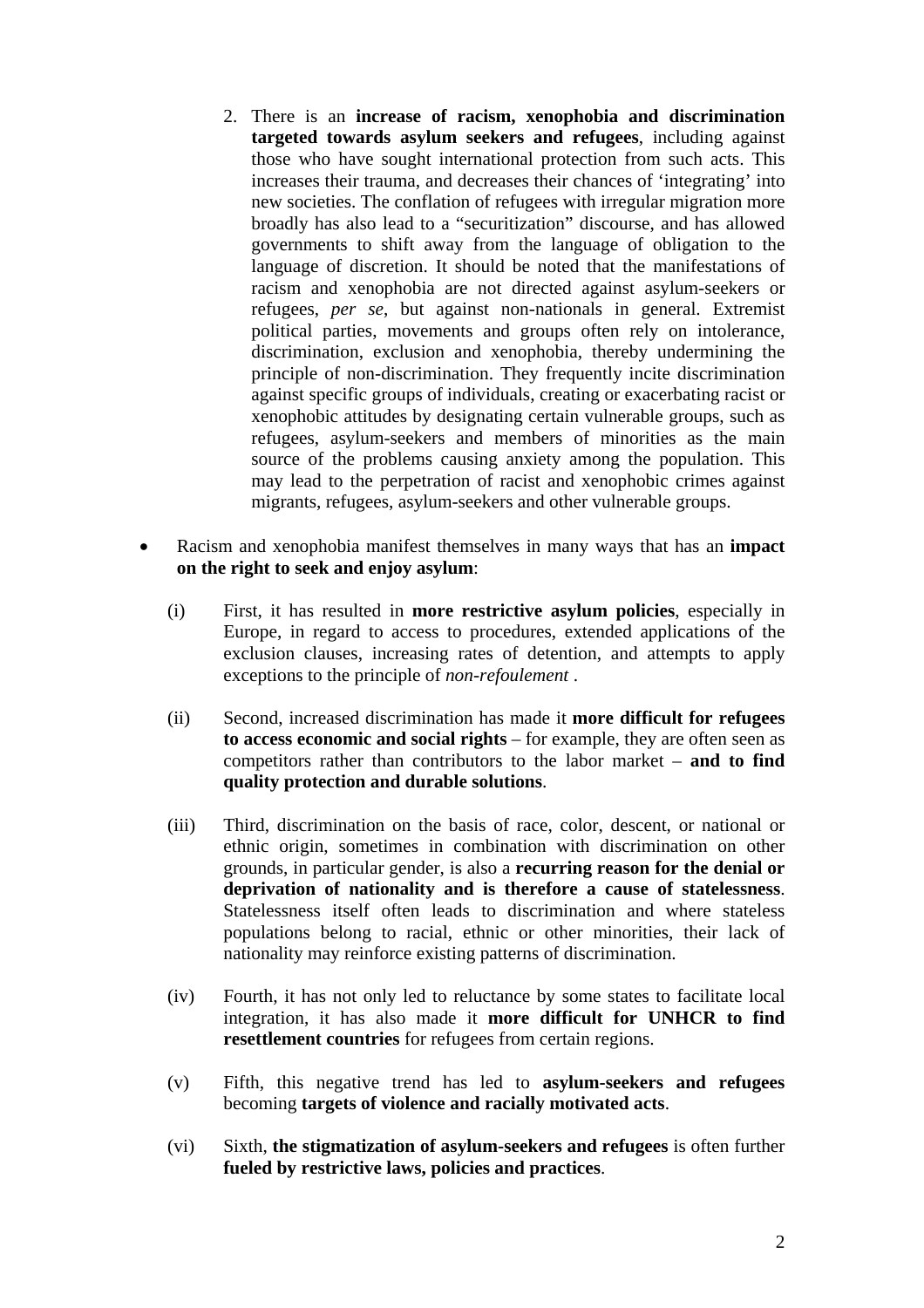- **UNHCR has taken various initiatives** at the global policy and advocacy level to combat manifestations of racism, racial discrimination, xenophobia and related intolerance:
	- o Contribution to the elaboration of the **Durban Declaration and Plan of Action (2001) and the Durban Review Conference, in which** discrimination, racism, xenophobia and related intolerance is identified as contributing to forced movement of people from their countries of origin as refugees and asylum-seekers (DDPA para 52).
	- o **UNHCR issued a Strategy Note entitled** *Combating Racism, Racial Discrimination, Xenophobia and Related Intolerance through a Strategic Approach* in December 2009, which outlines seven elements for a strategic approach to combat racism, racial discrimination, xenophobia and related intolerance. This Note does not only serve as a guide for UNHCR offices around the world, but can also be a useful reference in strategic discussions among all relevant stakeholders authorities, persons of concern, local community groups and civil society actors, including municipal actors in large urban contexts to form and enhance partnerships.
	- o **The UNHCR Policy on Refugee Protection and Solutions in Urban Areas and the High Commissioner's dialogue on Urban Refugees**: acknowledges that urban refugees can be at heightened risk due to xenophobic violence and other forms of hate crimes and calls for working closely and in partnership with international institutions, host governments, donors and civil society to develop a comprehensive set of measures to address the impact of hate crimes on refugee protection.
	- o Preparation of a Cooperation Agreement **between UNHCR and ODIHR's Tolerance and Non-Discrimination Department (TNDD)**  as a way of formalizing partnership on the field of monitoring, reporting and training related to hate crimes (yet to be finalized).
	- o **Annual Consultation with Non-Governmental Organizations**, Thematic Session entitled *Working together: Strategies for Protection from Xenophobia, Racism, Intolerance and Bias-Motivated Violence*: Human Rights First and UNHCR convened this session in 2010 to discuss strategies for improving protection for refugees, returnees, asylum-seekers, stateless and displaced persons who are affected by xenophobia, racism, intolerance and bias-motivated violence.
	- o Continuous c**oordination with the Special Rapporteur on contemporary forms of racism, racial discrimination, xenophobia and related intolerance.**
	- o **UNHCR promotes the strategic use of human rights mechanisms** and **contributes to the work** of the Human Rights Council and its Universal Periodic Review, the treaty monitoring bodies (in particular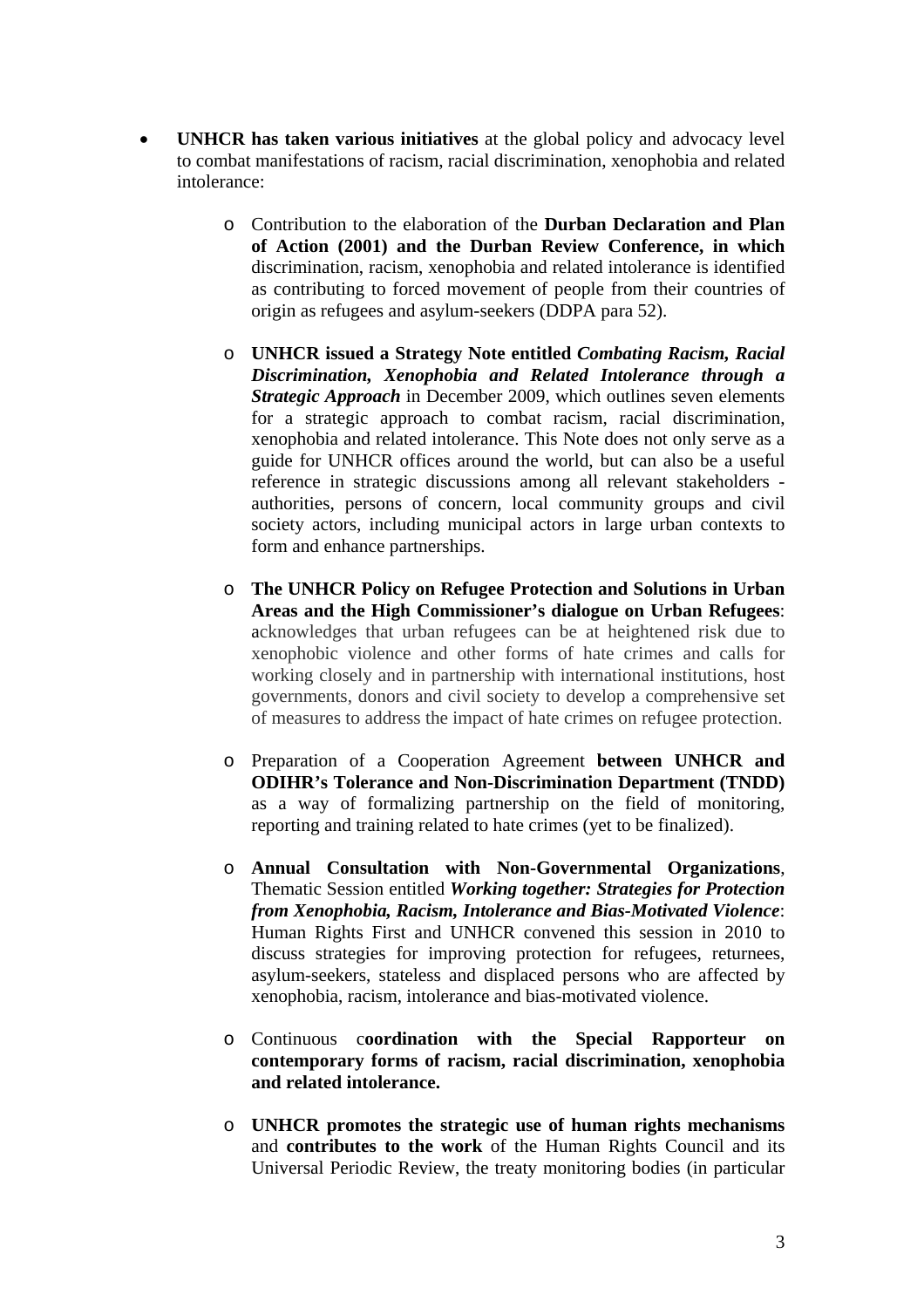the CERD) and the work of relevant Special Procedures Mandate Holders. **UNHCR uses their recommendations** as protection advocacy tools.

- o In 2011, we will hold a **global roundtable on alternatives to immigration detention in conjunction with the OHCHR.**
- Additionally, UNHCR country operations have undertaken or cooperated in a **selection of initiatives at the national level** aimed at combating discrimination and xenophobia, targeting in particular people of African descent. To give you but a few examples:
	- o In **Costa Rica**:
		- In April 2010, UNHCR took part in a biennial video festival as part of its effort to tackle xenophobia and the widespread negative perceptions in Costa Rica about refugees.
		- In January 2010, refugee and Costa Rican youth used radio to tackle xenophobia in high schools, through a project aimed at spreading awareness about refugees and combating xenophobia.
	- o In **South Africa**, where violent attacks on foreign communities mainly Africans – had forced asylum-seekers and refugees to flee their settlements in 2008 and 2009:
		- UNHCR in partnership with organizations such as the Nelson Mandela Foundation, organized a Community Media programme under the name of "Reporting on Refugees and Xenophobia", which was held in Johannesburg. The training workshop was focused on building the capacity for story telling techniques and on enhancing journalists´knowledge for reporting on refugees.
	- o In **Italy,** the Office was among 27 organizations supporting a national campaign against racism and xenophobia launched in March 2009, entitled "Don't be Afraid, Be Open to Others, Be Open to Rights". The Italian National Council of journalists and the Italian National Press Federation in cooperation with UNHCR developed a Code of Conduct for journalists called the "Charter of Rome".
	- o In **Ukraine**, 13% of the recognized refugees are from Africa. Responding to an increasing number of suspected racially motivated attacks in Ukraine, UNHCR together in partnership with IOM, Amnesty International and other civil society organizations formed the **Diversity Initiative in April 2007** to address the issue in a coordinated way. This initiative is a platform to facilitate information exchange and identify common issues. It also serves as a mechanism for coordination and advocacy. Overall it seeks to raise awareness and promote diversity among the general population, and specifically seeks to support the Ukrainian government and populations in need of assistance after suffering from hate crimes. The DIN promotes the idea that one of the ways to achieve intercultural understanding and dialogue is through raising the awareness of the general public about the benefits of diversity and the positive outcomes of mixing cultures.